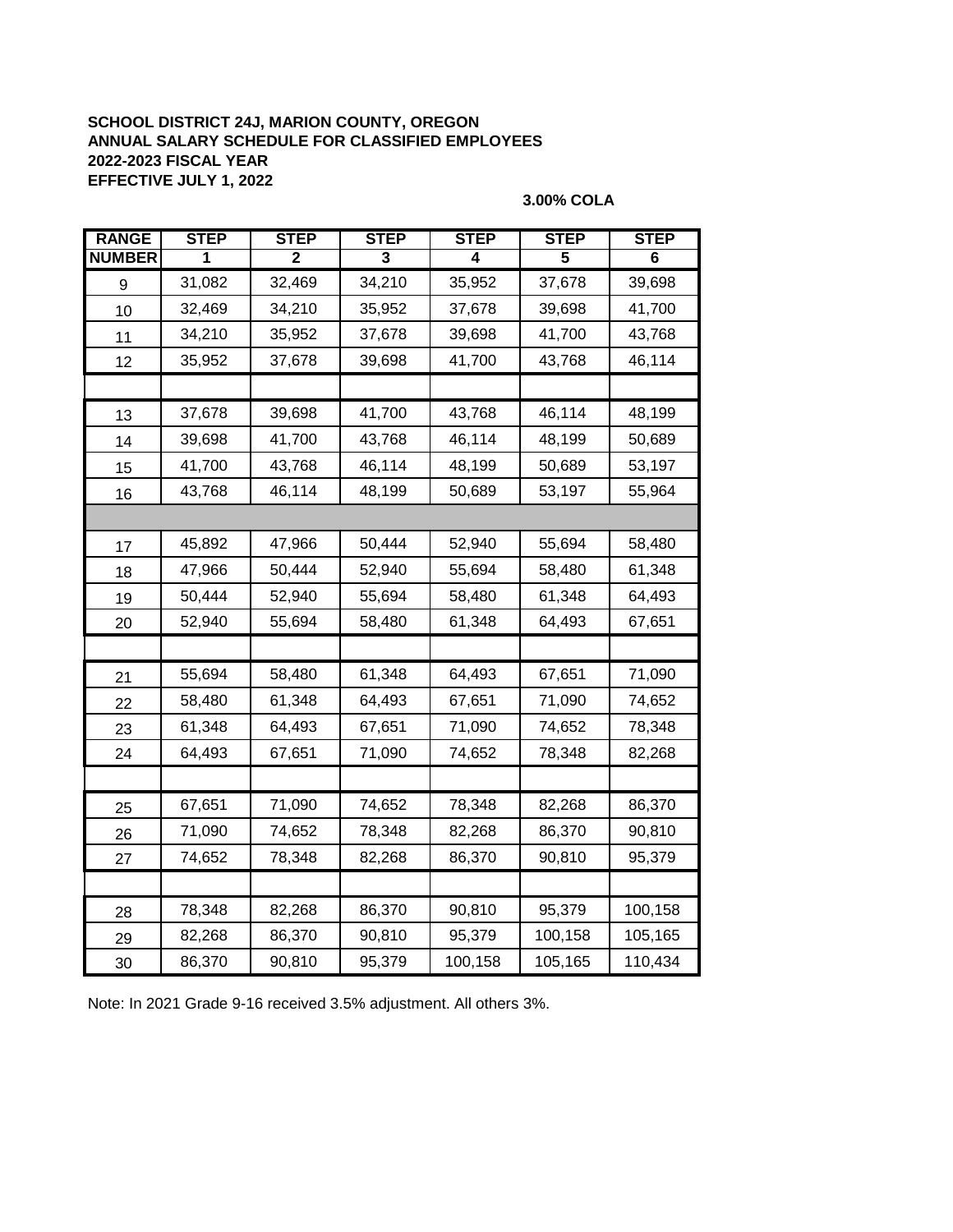### **SCHOOL DISTRICT 24J, MARION COUNTY, OREGON ANNUAL SALARY SCHEDULE FOR CLASSIFIED EMPLOYEES 2022-2023 FISCAL YEAR EFFECTIVE JULY 1, 2022 3.00% COLA**

| <b>RANGE</b>  | <b>STEP</b> | <b>STEP</b>  | <b>STEP</b> | <b>STEP</b> | <b>STEP</b> | <b>STEP</b> |  |  |
|---------------|-------------|--------------|-------------|-------------|-------------|-------------|--|--|
| <b>NUMBER</b> | 1           | $\mathbf{2}$ | 3           | 4           | 5           | 6           |  |  |
| 9             | 14.94       | 15.61        | 16.45       | 17.28       | 18.11       | 19.09       |  |  |
| 10            | 15.61       | 16.45        | 17.28       | 18.11       | 19.09       | 20.05       |  |  |
| 11            | 16.45       | 17.28        | 18.11       | 19.09       | 20.05       | 21.04       |  |  |
| 12            | 17.28       | 18.11        | 19.09       | 20.05       | 21.04       | 22.17       |  |  |
|               |             |              |             |             |             |             |  |  |
| 13            | 18.11       | 19.09        | 20.05       | 21.04       | 22.17       | 23.17       |  |  |
| 14            | 19.09       | 20.05        | 21.04       | 22.17       | 23.17       | 24.37       |  |  |
| 15            | 20.05       | 21.04        | 22.17       | 23.17       | 24.37       | 25.58       |  |  |
| 16            | 21.04       | 22.17        | 23.17       | 24.37       | 25.58       | 26.91       |  |  |
|               |             |              |             |             |             |             |  |  |
| 17            | 22.06       | 23.06        | 24.25       | 25.45       | 26.78       | 28.12       |  |  |
| 18            | 23.06       | 24.25        | 25.45       | 26.78       | 28.12       | 29.49       |  |  |
| 19            | 24.25       | 25.45        | 26.78       | 28.12       | 29.49       | 31.01       |  |  |
| 20            | 25.45       | 26.78        | 28.12       | 29.49       | 31.01       | 32.52       |  |  |
|               |             |              |             |             |             |             |  |  |
| 21            | 26.78       | 28.12        | 29.49       | 31.01       | 32.52       | 34.18       |  |  |
| 22            | 28.12       | 29.49        | 31.01       | 32.52       | 34.18       | 35.89       |  |  |
| 23            | 29.49       | 31.01        | 32.52       | 34.18       | 35.89       | 37.67       |  |  |
| 24            | 31.01       | 32.52        | 34.18       | 35.89       | 37.67       | 39.55       |  |  |
|               |             |              |             |             |             |             |  |  |
| 25            | 32.52       | 34.18        | 35.89       | 37.67       | 39.55       | 41.52       |  |  |
| 26            | 34.18       | 35.89        | 37.67       | 39.55       | 41.52       | 43.66       |  |  |
| 27            | 35.89       | 37.67        | 39.55       | 41.52       | 43.66       | 45.86       |  |  |
|               |             |              |             |             |             |             |  |  |
| 28            | 37.67       | 39.55        | 41.52       | 43.66       | 45.86       | 48.15       |  |  |
| 29            | 39.55       | 41.52        | 43.66       | 45.86       | 48.15       | 50.56       |  |  |
| 30            | 41.52       | 43.66        | 45.86       | 48.15       | 50.56       | 53.09       |  |  |